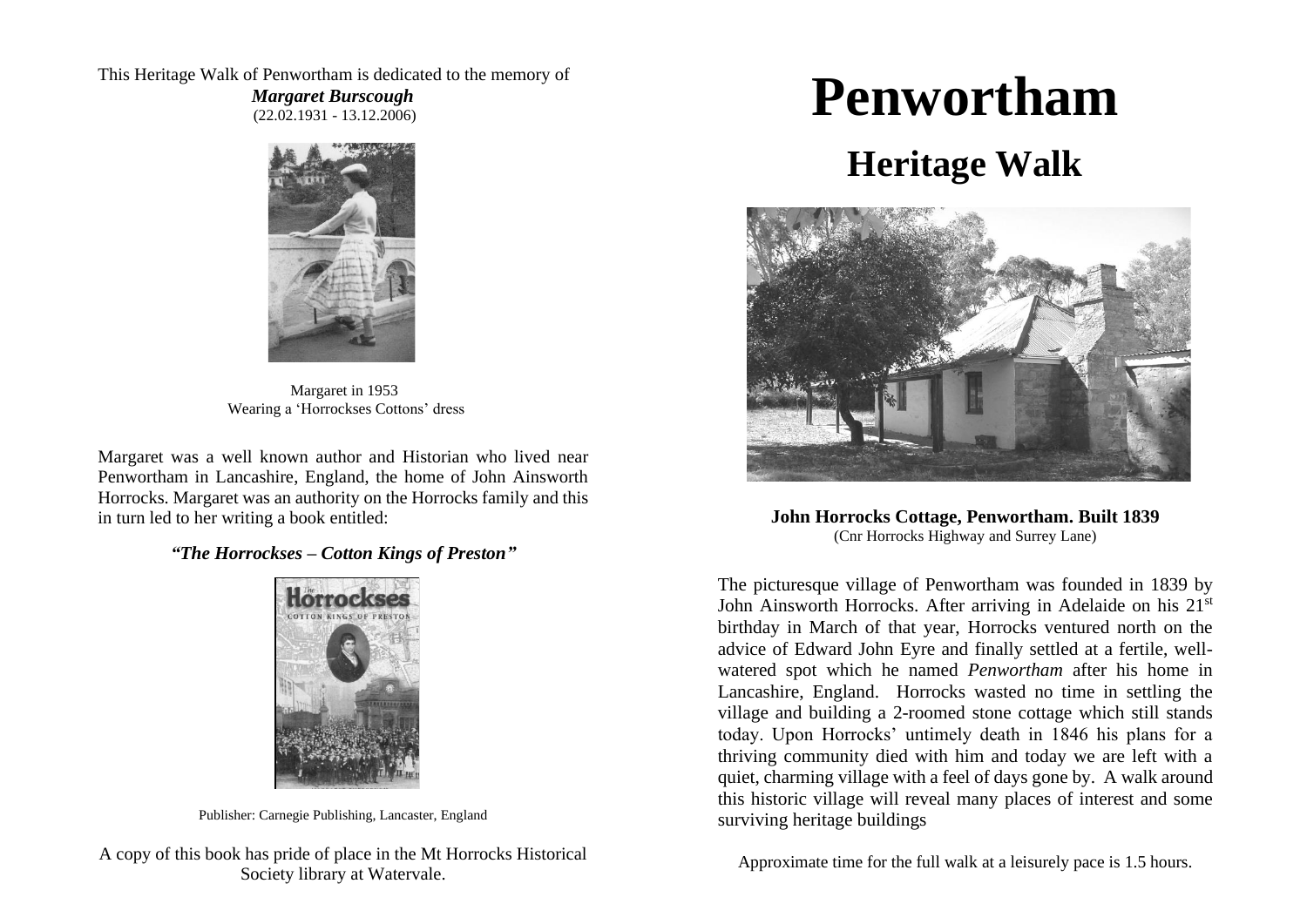### **THE FOUNDER OF PENWORTHAM**

**John Ainsworth Horrocks** Born at Penwortham Hall, Penwortham in Lancashire,

> England on 22<sup>nd</sup> March 1818.





.

John was the eldest son of Peter and Clara Horrocks. His father purchased land in South Australia and in 1838 John and his younger brother Eustace left England bound for Adelaide with a view to establishing a sheep farm on their father's property. After settling the village of Penwortham in 1839, John decided to explore further north leaving in July 1846. Sadly on  $1<sup>st</sup>$  September, he was mortally wounded on the shores of Lake Dutton (100 km north of Port Augusta). His companions brought him back to Penwortham where he died on  $23<sup>rd</sup>$  September and is buried in St. Mark's churchyard.



**Penwortham Hall, Penwortham, Lancashire, England**

Built in 1801 by John Ainsworth Horrocks' grandfather and home to the Horrocks family until 1832

Penwortham Heritage Walk was prepared by the Mt Horrocks Historical Society for the enjoyment of visitors to the beautiful Clare Valley. The Society was formed in 1983 by a group of local people interested in preserving, recording and researching the history of the area.



The Society owns John Horrocks Cottage which is open to the public on the first Sunday of the month at  $2 - 4$  pm or by appointment. It also has premises in Watervale with a library, local history research facilities, and an extensive collection of old photographs and memorabilia. The Society has been responsible for publishing Horrocks Family Crest a range of local history books.

> Why not join the Society and play your part in preserving a small piece of South Australian history for future generations?

Contact: The Secretary, Mt Horrocks Historical Society P.O. Box 38, Watervale, SA 5452.

Email: [mhhsinc@gmail.com](mailto:mhhsinc@gmail.com) [www.communitywebs.org/MountHorrocksHistoricalSociety](http://www.communitywebs.org/MountHorrocksHistoricalSociety) 

#### **Acknowledgements**

Compiled by Janet & Jim Morran Drawings by Graham Duerden Map by David Spackman



Reprinted Oct. 2018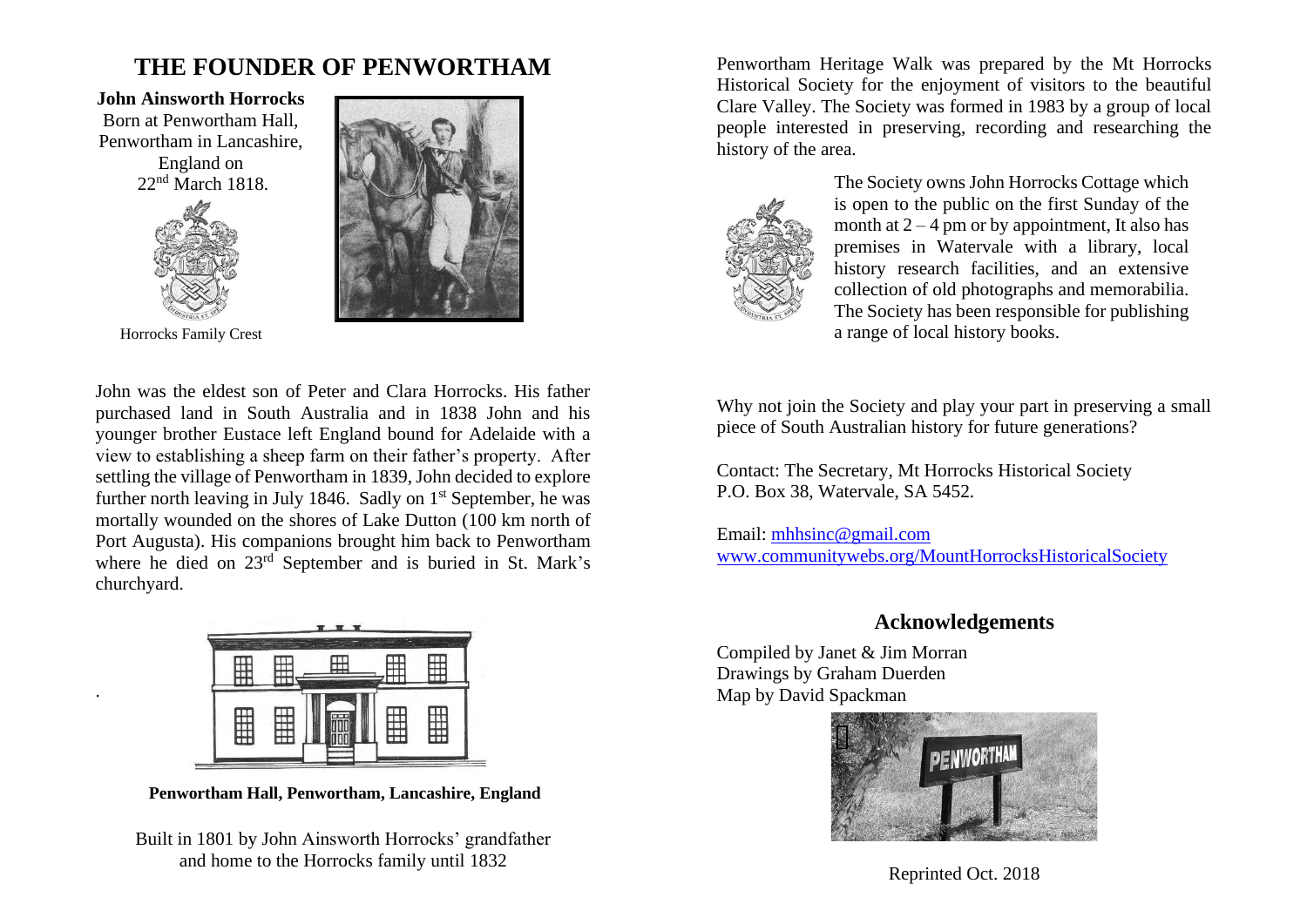#### **15. Site of Hope Farm**



In 1843 Anne Jacob, who later married John's brother Arthur, wrote in her diary "we went through a nice garden to the house which contains three good front rooms built of stone and nicely plastered and whitened, surrounded by a veranda". Sadly, this house was demolished in 1915 to make way for the railway. The sketch of Hope Farm is a copy of one drawn by Horrocks in 1842. The garden is not shown.

#### **16. Horrocks Tree** *(on private property)*

This gnarled red gum, probably more than 400 years old was Horrocks' first camp at Penwortham. **"**On his arrival in the district in 1839, he lived in this hollow tree. On one side of its trunk he nailed up his cooking, washing and household utensils. He put up a small tarpaulin on four poles, sleeping under it at night wrapped up in

blankets sometimes sleeping in the tree sometimes under his cart.**"**(*Observer 16 Oct..1920)*



#### The irises which bloom annually beneath this tree are from bulbs brought from England by John Horrocks. (The tree is ~150 metres from Morrison Rd)

#### **17. Riesling Trail**



Commencing at Auburn the Riesling Trail is a walking and cycling track which follows the old Riverton to Spalding Railway Line (built c.1915). There are interpretive signs along the route that tell stories of the region.

#### **1. John Horrocks Cottage (***formerly 'Greens' Cottage***)**

Built in 1839 from local stone and with a shingle roof this cottage has seen many uses after Horrocks handed it over to his shepherd the following year. These included home of the local post office for a number of years, a rental property and for storage. After falling into disrepair the cottage was purchased in 2001 by the Mount Horrocks Historical Society with grants from the State and Federal Governments and local fundraising. The building has been restored to as near it's original state as possible and is open to the public on the first Sunday of the month or by appointment.

The cottage is State Heritage listed an the Register of the National Estate.



## **2. Butchers Shop** B

Not much is known about the building on the southern side of the cottage except that it was once a butchers shop and has been used as a garage.



It is now the Interpretive Centre for the Mount Horrocks Historical Society after considerable restoration including a new floor of Mintaro Slate and freshly rendered walls. The window c. 1885 is from Dr. Bain's house in Agnes Street, Clare.

#### **3. Site of Elder Grove School**

Closed as a school about 1900 after the school teacher, Mary Ann Roach retired. Students continued their schooling at the Government School halfway between Penwortham and Sevenhill. The school house was demolished in 1981 to make way for "Early Street Restaurant".



Unfortunately the venture proved unsuccessful and the Restaurant closed down almost as soon as it opened. The building is now a private residence. A painting of the school in 1873, painted by Miss Roach can be seen in the Interpretive Centre.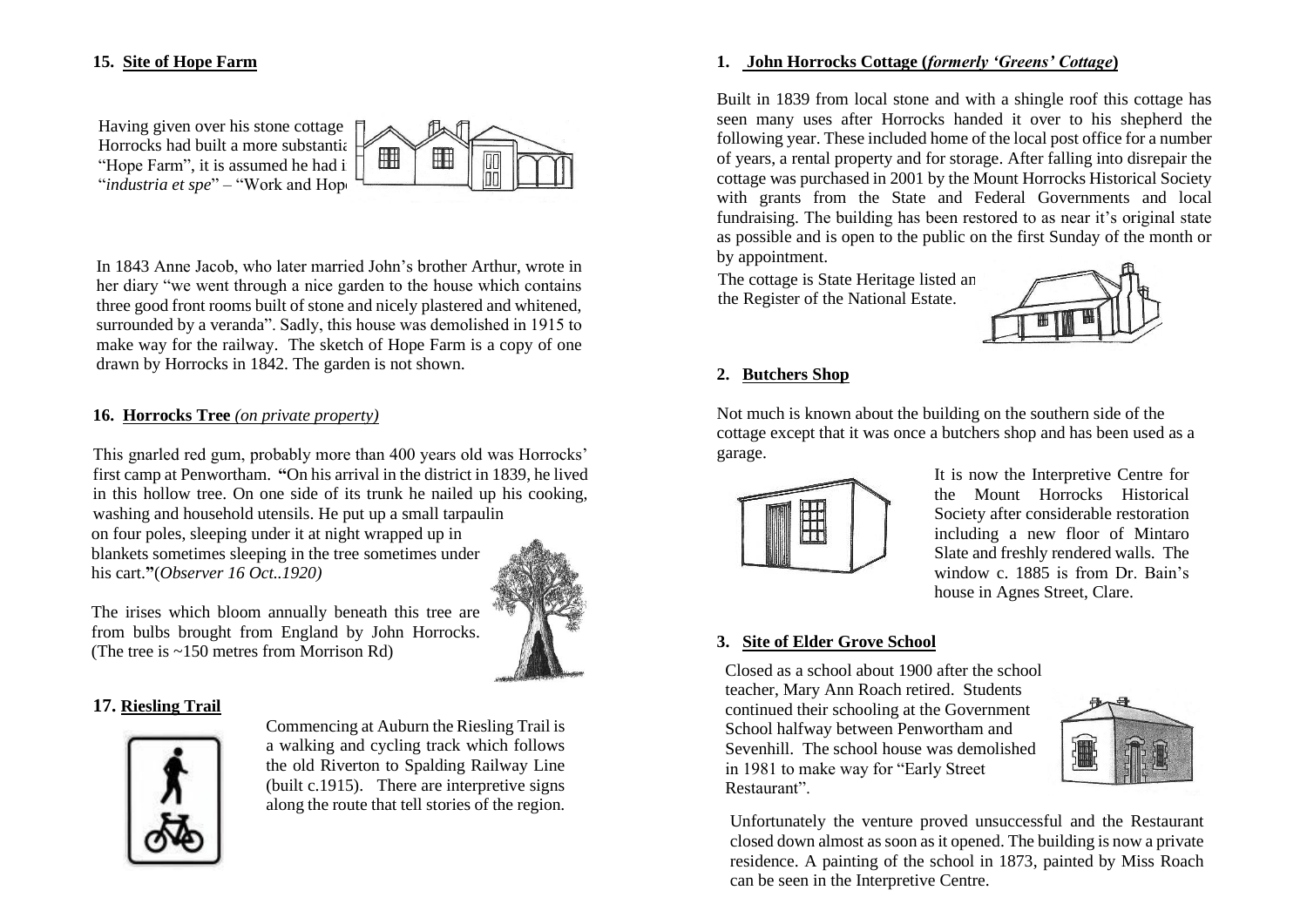#### **4. Site of Chapel-on-the Hill***. (steep climb)*

Plans for a Wesleyan Chapel to be built on one acre of land donated by Thomas Magarey were drawn up in 1857. Although not in an ideal position being on very stony ground on a steep hill, the Wesleyans counted their blessings and  $\neg$ made use of what they had.



The Chapel was opened on 19<sup>th</sup> September 1858. A supper room was added in 1897 and was used for various community meetings. In 1958 a porch was added to mark the centenary of the building. The church was closed in 1968 and demolished in 1979. All that remains is a small cemetery and an obelisk donated by Miss E. P. Penna in 1981 which reads:

*This obelisk has been erected to honour our pioneers who built the Penwortham Methodist Church on this site in 1857 and in memory of all who worshipped here - 1857-1968*



#### **5. Site of Derby Arms Hotel**

The Derby Arms was built in 1841 as a wayside inn to accommodate the many travellers passing through Penwortham. The first recorded publican was James Bleechmore who also acted as postmaster. It was first registered as a hotel in 1850 when a Mr. D. Stuart was licensee.



The hotel closed in 1890 when the publican was recorded as being J.P. Morgan. The building was later reopened as a bottle/general store and lunchroom during the time the railway was being built (1915). It was demolished for the main road to be widened and most of the stone was used on the roads.

#### **6. Pioneer Cottage/Apple House**

Built c.1850 as settler's cottage, it was later used as an apple packing house.

It was purchased by Jim Pearson who opened it as a Cellar Door for his wines in 1994.



#### **13. Pioneer Cottage (***Private Residence*)

In 1856 Clara Horrocks (living in England) leased 32 acres of land, left to her by John Horrocks, to her brother Arthur.



In 1869, 10 years after the town had been surveyed, this and the adjacent lot were purchased by George Young.

 John Roach the miller purchased the lots in 1873. Initially the cottage consisted of two rooms with the later addition of two more at the rear. All extensions since have been in keeping with the original cottage while maintaining the initial dwelling.

#### **14. Site of Flour Mill (***Private Residence*)

The foundations for the flour mill were laid as early as 1842 and it was operational in 1846. Horrocks had to increase his grinding price from "8 pence to one shilling a bushel" as the mill would not grind as much as he had expected, possibly due to the wrong equipment being sent out from England. The mill was not fully operational until 1855 when it was modified and operated by Mr. I. Berry



An opening celebration was held in the Derby Arms on 13th December 1855.



The steam-mill had an eight horsepower engine and the workings consisted of one pair of French stones with preparation for a second pair when required. This mill was the first to commence work in the north of the State. The mill was purchased by Mr. Roach in 1862 for ₤350.

Sadly the mill was destroyed by fire c.1870; however the site is marked by a windmill.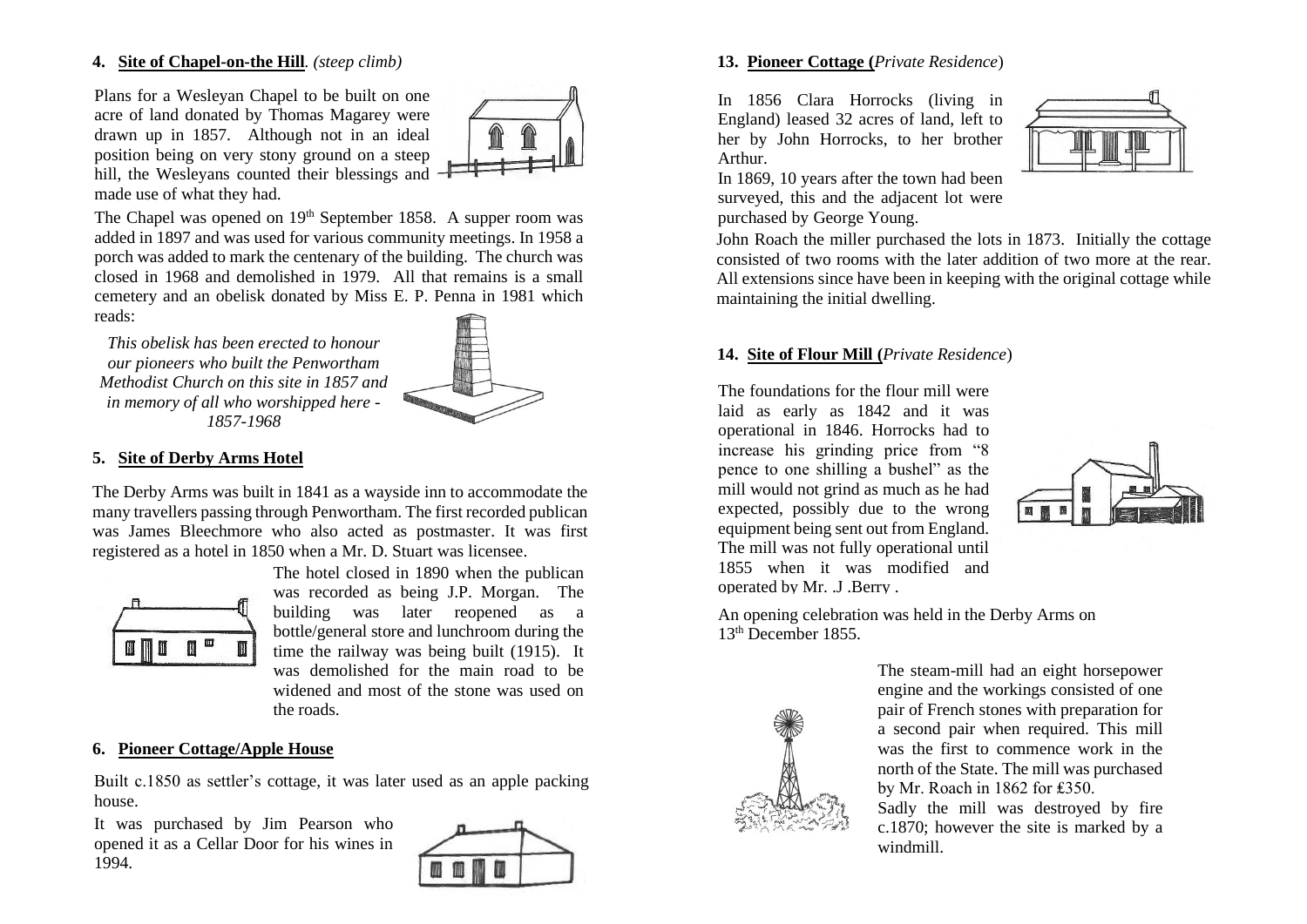